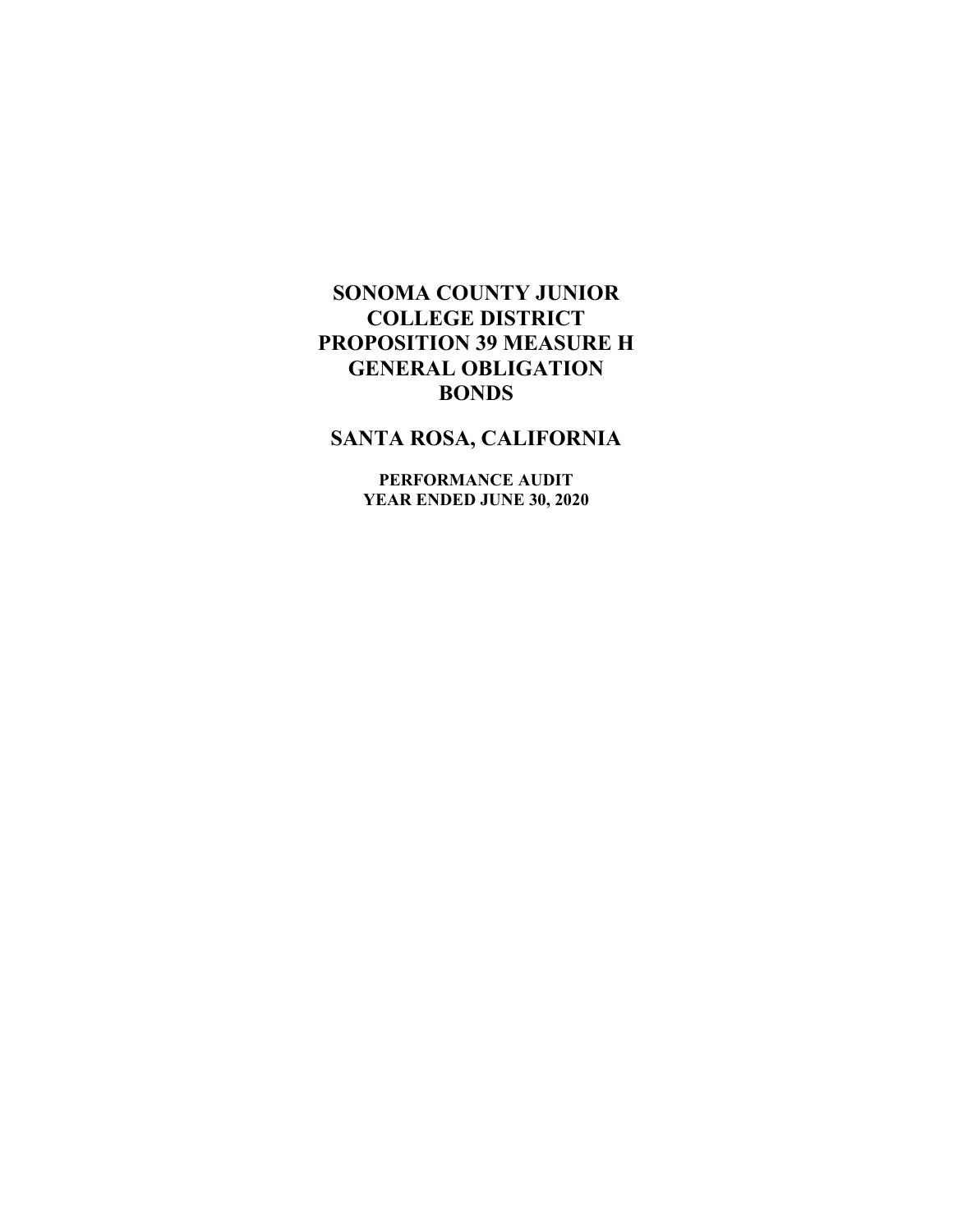## **TABLE OF CONTENTS JUNE 30, 2020**

|                                         | <b>PAGE</b>    |
|-----------------------------------------|----------------|
| Independent Auditor's Report            | 1              |
| Objectives                              | 2              |
| Scope of the Audit                      | $\overline{2}$ |
| <b>Background Information</b>           | $\overline{2}$ |
| Procedures Performed                    | 3              |
| <b>Results of Procedures</b>            | 3              |
| Conclusion                              | 7              |
| Management Comments and Recommendations | 7              |
|                                         |                |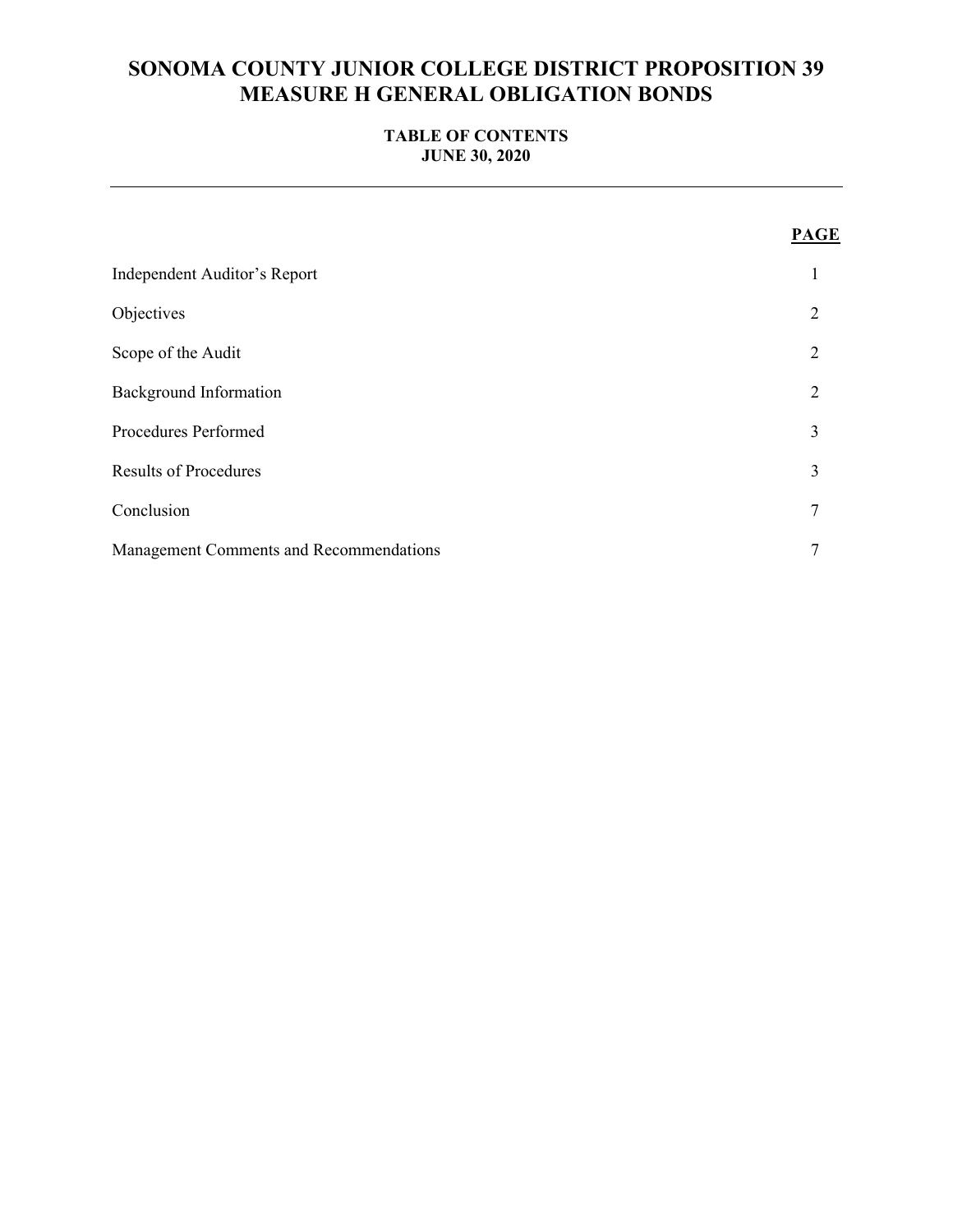

# **INDEPENDENT AUDITOR'S REPORT**

**Board of Trustees Sonoma County Junior College District Santa Rosa, California** 

We have conducted a performance audit of the Sonoma County Junior College District's (the District's) Measures H General Obligation Bonds for the year ended June 30, 2020.

We conducted our performance audit in accordance with *Government Auditing Standards* issued by the Comptroller General of the United States. Those standards require that we plan and perform the audit to obtain sufficient, appropriate evidence to provide a reasonable basis for our conclusion based on our audit objectives. We believe that the evidence obtained provides a reasonable basis for the findings and conclusions based on our audit objectives.

Our audit was limited to the objectives listed on page 2 of this report, which includes determining the compliance with the performance requirements for the Proposition 39 and Measure H General Obligation Bonds under the applicable provisions of Section 1(b)(3)(C) of Article XIIIA of the California Constitution and Proposition 39 as they apply to the bonds and the net proceeds thereof. Management is responsible for the Sonoma County Junior College District's compliance with those requirements.

Solely to assist us in planning and performing our performance audit, we obtained an understanding of the internal controls of the District to determine if internal controls were adequate to help ensure the District's compliance with the requirements of Proposition 39, as specified by Section  $1(b)(3)(C)$  of Article XIIIA of the California Constitution. Accordingly, we do not express any assurance on the internal controls.

The results of our tests indicated that, in all significant respects, the Sonoma County Junior College District expended Measure H General Obligation Bond funds for the year ended June 30, 2020, only for the specific projects developed by the District's Board of Trustees and approved by the voters, in accordance with the requirements of Proposition 39, as specified by Section  $1(b)(3)(C)$  of Article XIIIA of the California Constitution.

ilbert CP4s

**GILBERT CPAs Sacramento, California** 

**February 3, 2021**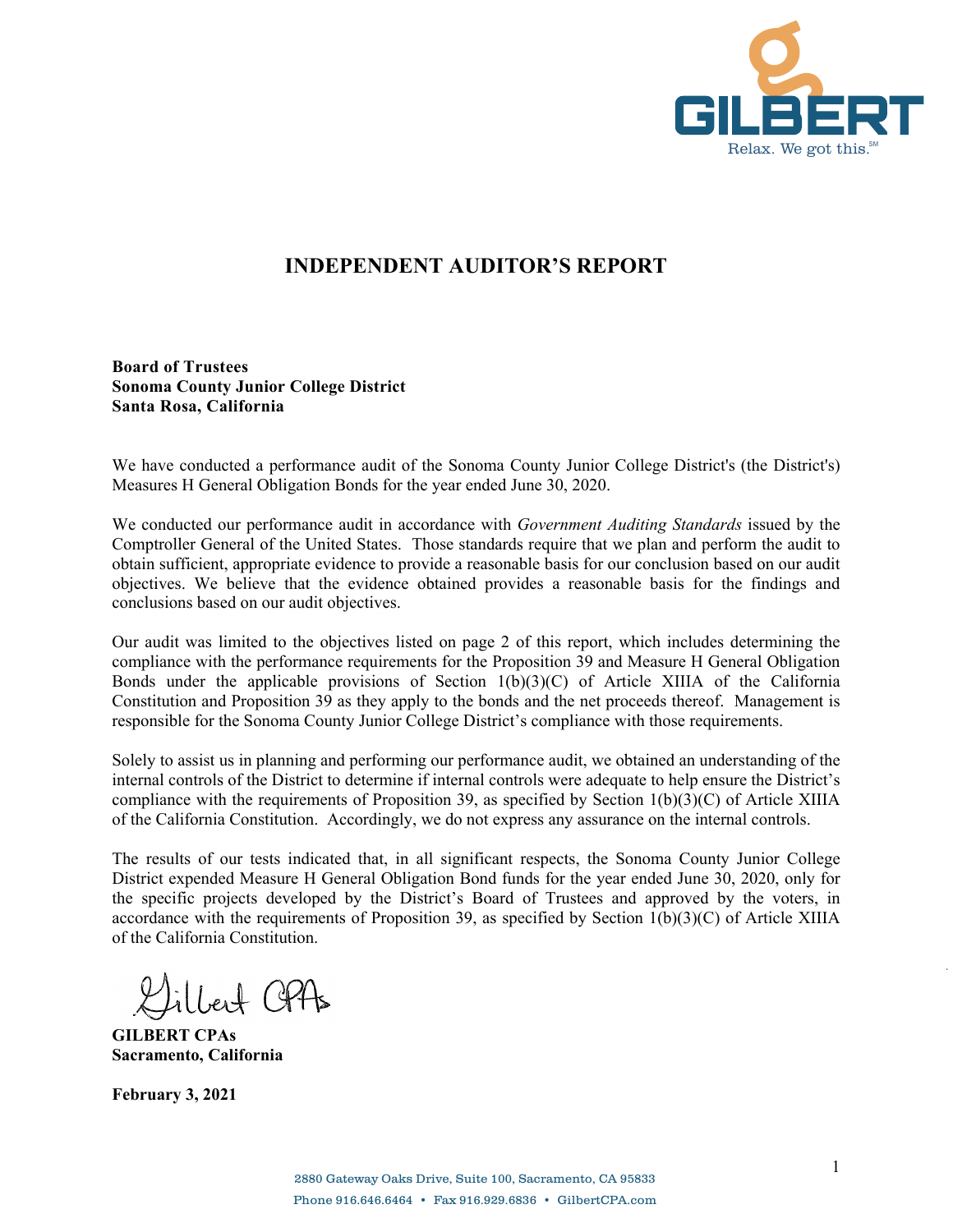## **PERFORMANCE AUDIT JUNE 30, 2020**

### **OBJECTIVES**

The objectives of our performance audit were to document the expenditures charged to Measure H General Obligation Bonds (the Measure) which was approved under Proposition 39; determine whether expenditures for fiscal year ended June 30, 2020, charged to the Bond Funds have been made in accordance with project budgets and guidelines; note any incongruities or system weaknesses; and provide recommendations for improvements.

#### **SCOPE OF THE AUDIT**

The scope of our performance audit covered the fiscal year ended June 30, 2020. Expenditures incurred prior to July 1, 2019, were covered in a previous examination. The expenditures included all object and project codes associated with the Bond projects. The propriety of expenditures for capital projects and maintenance projects funded through other State or local funding sources were not included within the scope of our audit. Expenditures incurred subsequent to June 30, 2020 were not reviewed or included within the scope of our audit.

#### **BACKGROUND INFORMATION**

On November 4, 2014, \$410,000,000 in general obligation bonds was authorized by voters' approval of Measure H. The first series (A) of Bonds in the amount of \$125,000,000 was issued on November 26, 2016. The second series (B) of Bonds in the amount of \$180,000,000 was issued on October 22, 2019. The total proceeds from these bond series less the bond issuance costs are to be used to upgrade, maintain, and improve Santa Rosa Jr. College facilities, classrooms, and technology.

A Citizens Bond Oversight Committee (the Committee) was appointed on June 11, 2002, to comply with the California Constitution and the Education Code. The purpose of the Committee is to inform the public, at least annually, regarding the appropriate use of the Bond proceeds. California Constitution, Article XIIIA, Section 1(b)(3), requires an annual performance audit be conducted to ensure that the funds have been expended only on the specific projects publicized by the District.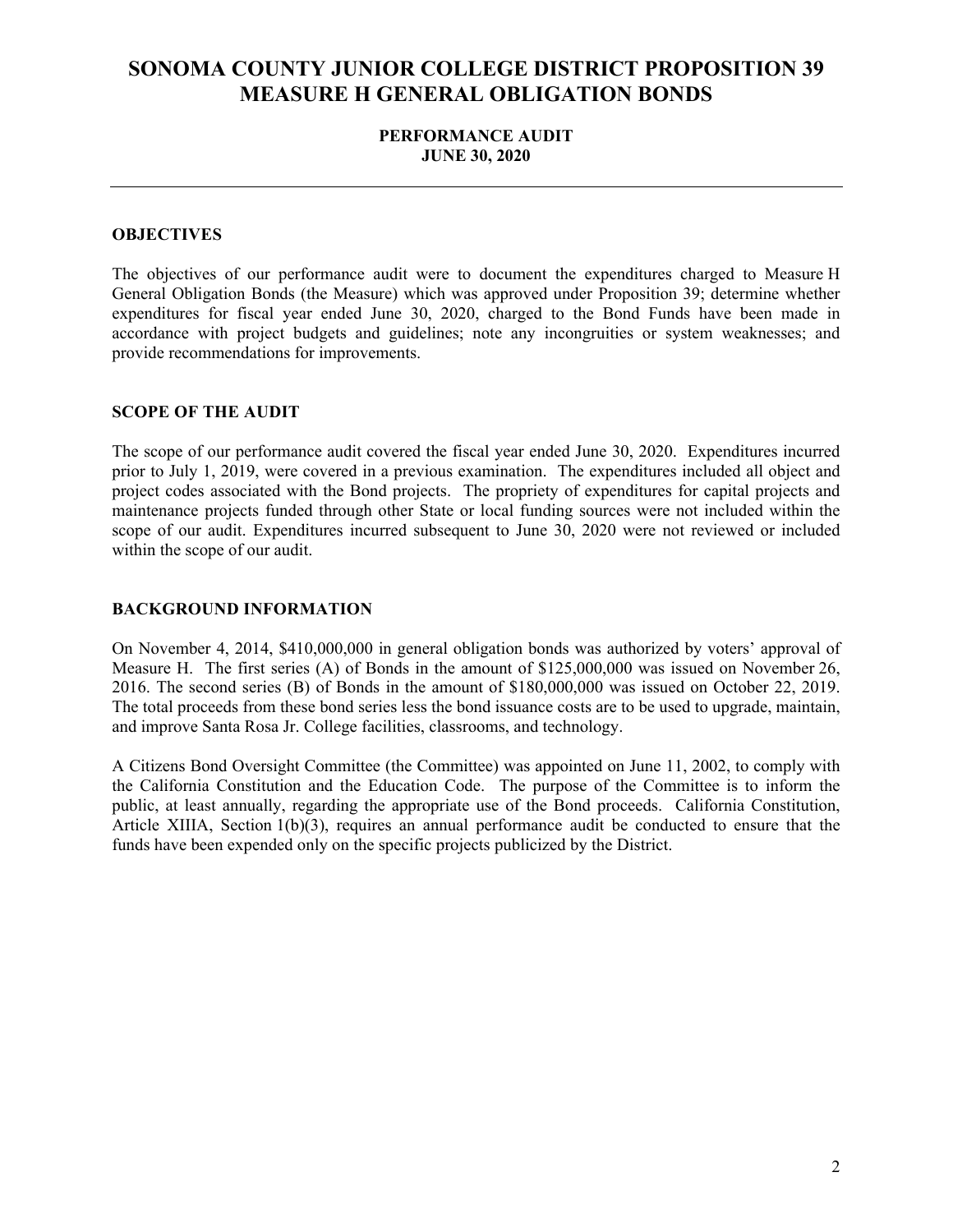### **PERFORMANCE AUDIT JUNE 30, 2020**

#### **PROCEDURES PERFORMED**

We obtained the General Obligation Bond Funds general ledger and the project expenditure summary reports and detail prepared by the District for the fiscal year ended June 30, 2020. Within the year audited, we obtained the actual invoices and other supporting documentation for a sample of expenditures to ensure compliance with Proposition 39 and Measure H General Obligation Bond funding. We performed the following procedures:

- We reviewed the list of projects being performed to verify that the list of intended projects is consistent with the District's Facilities Projects Lists.
- We verified that the District created the required debt service fund and capital outlay fund in order to account for the bond proceeds and expenditures.
- We verified that the proceeds from the sale of bonds were deposited in an appropriate debt service fund and a capital outlay projects fund.
- We selected a sample of expenditures in the fiscal year ended June 30, 2020, and reviewed supporting documentation to ensure that funds were properly expended on the specific projects outlined on the publicized list and met the requirements for bidding, if applicable.
- We verified that funds were used for the construction, acquisition, furnishing, and equipping of District facilities, and we verified that funding was not used for salaries of school administrators or other operating expenses of the District.

#### **RESULTS OF PROCEDURES PERFORMED**

The District utilized Measures H Bond funds for 71 projects. The District incurred total expenditures of \$166,779,644 through June 30, 2020, for the Measure H projects listed on the following pages.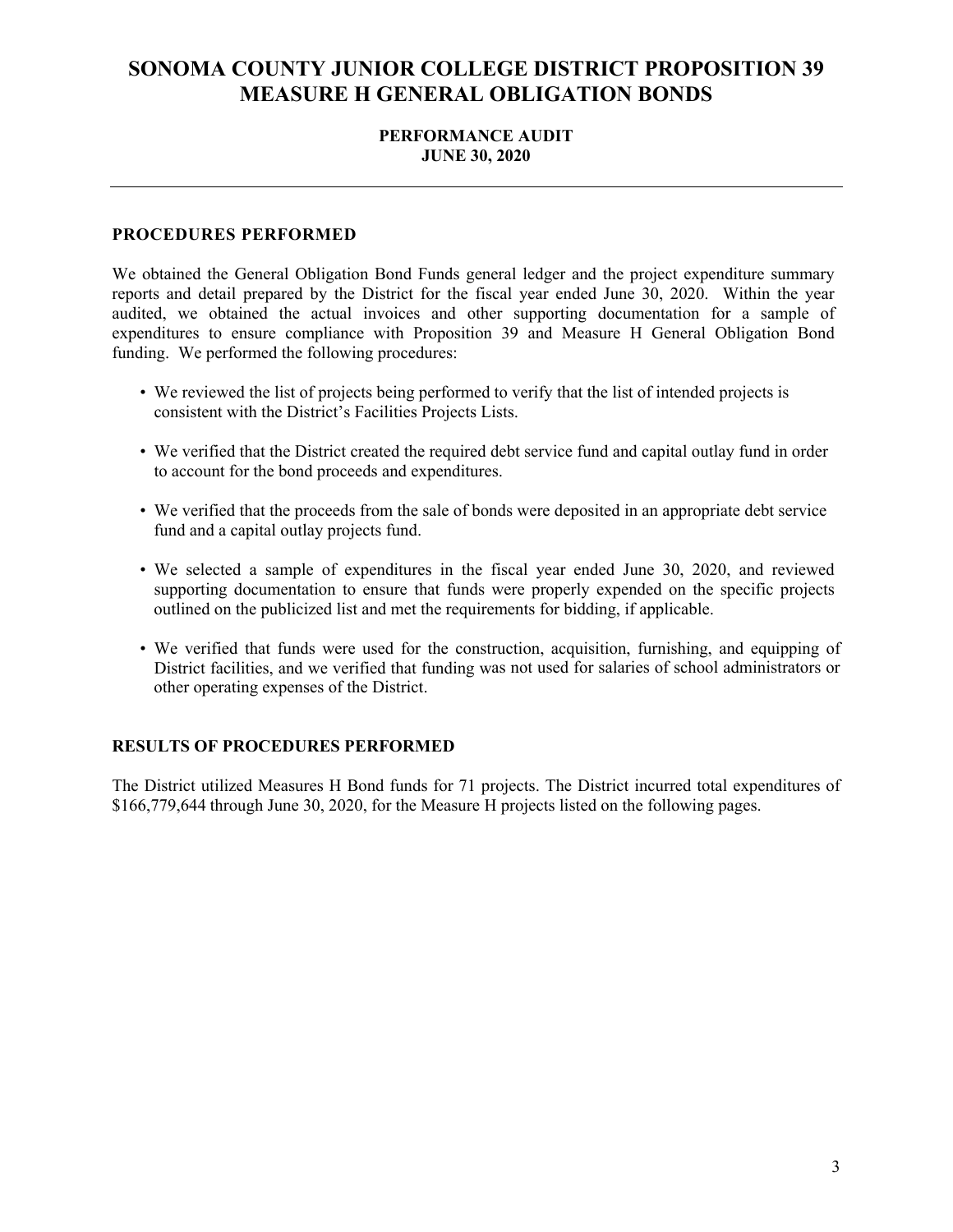## **PERFORMANCE AUDIT JUNE 30, 2020**

|                                                                                                       | <b>Previous</b><br><b>Expenditures</b> | 2019-2020   | Grand<br><b>Total</b> | Project<br><b>Budget</b> | <b>Status of</b><br>Project |
|-------------------------------------------------------------------------------------------------------|----------------------------------------|-------------|-----------------------|--------------------------|-----------------------------|
| <b>EXPENDITURES</b>                                                                                   |                                        |             |                       |                          |                             |
| Eligible Bond Program Costs                                                                           | \$<br>4,058,272                        | \$1,307,491 | 5,365,763<br>\$       | 10,073,125<br>\$         | In Progress                 |
| Program Planning and Project Development                                                              | 4,968,181                              | 663,105     | 5,631,286             | 6.000.000                | In Progress                 |
| <b>EXPANSION AND NEW CONSTRUCTION</b>                                                                 |                                        |             |                       |                          |                             |
| W. Terry Lindley Center for Science, Technology,                                                      |                                        |             |                       |                          |                             |
| Engineering and Math (STEM)                                                                           | 2,571,682                              | 1,239,849   | 3,811,531             | 65,675,000               | In Progress                 |
| Jeff Kunde Hall                                                                                       | 18,375,857                             | 6,313,949   | 24,689,806            | 27,000,000               | Complete                    |
| Santa Rosa Southwest Center Modular Buildings                                                         | 146,680                                |             | 146,680               | 11,000,000               | Complete                    |
| Petaluma Campus Science Laboratory                                                                    | 1,668,774                              | 5,503,064   | 7,171,838             | 8,600,000                | In Progress                 |
| Swing Space                                                                                           | 4,939,226                              | 249,599     | 5,188,825             | 8,025,000                | In Progress                 |
| Property Acquisition                                                                                  | 1,786,184                              | 552,928     | 2,339,112             | 6,800,000                | In Progress                 |
| Shone Farm Various Upgrades                                                                           | 30,593                                 | 317,480     | 348,073               | 4,750,000                | In Progress                 |
| Parking and Traffic Improvements                                                                      | 295,835                                | 79,692      | 375,527               | 4,200,000                | In Progress                 |
| Public Safety Training Center Advanced                                                                |                                        |             |                       |                          |                             |
| Labs and Classrooms                                                                                   | 8,313                                  | 3,691       | 12,004                | 4,000,000                | In Progress                 |
| Facility and Site Demolition                                                                          | 391,968                                | 54,540      | 446.508               | 1.800.000                | In Progress                 |
| <b>Demonstration Classrooms</b>                                                                       | 491,556                                |             | 491,556               | 750,000                  | Complete                    |
| Veterans Affairs Expansion                                                                            | 386,120                                |             | 386,120               | 400,000                  | Complete                    |
| <b>RENOVATION AND MODERNIZATION</b>                                                                   |                                        |             |                       |                          |                             |
| Luther Burbank Auditorium Renovation                                                                  | 25,999,758                             | 10,116,566  | 36,116,324            | 40,000,000               | Complete                    |
| KAD Renovations (Track, Pool, Fieldturf, Quinn & Heahl)<br>C. J. Tauzer Gym Renovation / Health, PE & | 1,721,963                              | 6,645,429   | 8,367,392             | 23,600,000               | In Progress                 |
| <b>Wellness Center</b>                                                                                | 327,883                                | 1,588       | 329,471               | 16,400,000               | In Progress                 |
| <b>Emeritus Hall Renovation</b>                                                                       |                                        |             |                       | 11,060,000               |                             |
| Petaluma Campus Student Services and Food Service                                                     | 518,972                                | 2,789,832   | 3,308,804             | 8,300,000                | In Progress                 |
| Public Safety Training Center Modernization                                                           | 6,614,017                              | 287,109     | 6,901,126             | 7,200,000                | In Progress                 |
| A. M. Garcia Hall Renovation                                                                          | 246,341                                |             | 246,341               | 4,000,000                | On Hold                     |
| Peter W. Bussman Hall Modernization                                                                   |                                        | 431,080     | 431,080               | 3,500,000                |                             |
| Pioneer Hall Modernization                                                                            |                                        |             |                       | 2,940,000                |                             |
| Analy Hall Modernization                                                                              |                                        |             |                       | 2,000,000                |                             |
| Milo Baker Hall Renovation                                                                            |                                        |             |                       | 2,000,000                |                             |
| Albert Maggini Hall Modernization                                                                     |                                        |             |                       | 1,550,000                |                             |
| Lawrence A. Bertolini Hall Modernization                                                              | 329,887                                | 59,095      | 388,982               | 1,000,000                | In Progress                 |
| Frank P. Doyle Library Modernization                                                                  |                                        | 7,160       | 7,160                 | 1,000,000                | In Progress                 |
| Bernard C. Plover Hall Remodel                                                                        | 429,189                                | 527,523     | 956,712               | 1,000,000                | In Progress                 |
| <b>Foundation Renovation</b>                                                                          |                                        | 132,407     | 132,407               | 750,000                  | In Progress                 |
| Project Oversight                                                                                     | 13,686                                 |             | 13,686                | 100,000                  | Complete                    |
| Miscellaneous Projects Greater Than \$50,000                                                          |                                        |             |                       |                          |                             |
| Per Project (see page 6)                                                                              | 1,850,273                              | 365,810     | 2,216,083             | 5,000,000                | See pg 6                    |
| Minor Projects Less Than \$50,000 Per Project                                                         | 963,415                                | 124,724     | 1,088,139             | 1,000,000                |                             |
| <b>INFORMATION TECHNOLOGY</b>                                                                         |                                        |             |                       |                          |                             |
| <b>Instructional Computing</b>                                                                        | 2,140,947                              | 868,211     | 3,009,158             | 18,000,000               | In Progress                 |
| <b>Student Information System</b>                                                                     | 106,138                                |             | 106,138               | 11,500,000               | In Progress                 |
| Media Services                                                                                        | 2,334,287                              | 643,435     | 2,977,722             | 8,500,000                | In Progress                 |
| Faculty and Staff Computers                                                                           | 736,529                                | 398,892     | 1,135,421             | 4,500,000                | In Progress                 |
| Frank P. Doyle and Herold Mahoney Libraries                                                           | 739,269                                | 6,291       | 745,560               | 4,500,000                | In Progress                 |
| Network Infrastructure Equipment                                                                      | 894,050                                | 810,986     | 1,705,036             | 4,000,000                | In Progress                 |
| Network Upgrade                                                                                       | 2,851,328                              | 74,912      | 2,926,240             | 4,000,000                | In Progress                 |
| Equipment for Student Services, Administration, Human                                                 |                                        |             |                       |                          |                             |
| Resources, Police                                                                                     | 161,776                                | 101,980     | 263,756               | 500,000                  | In Progress<br>4            |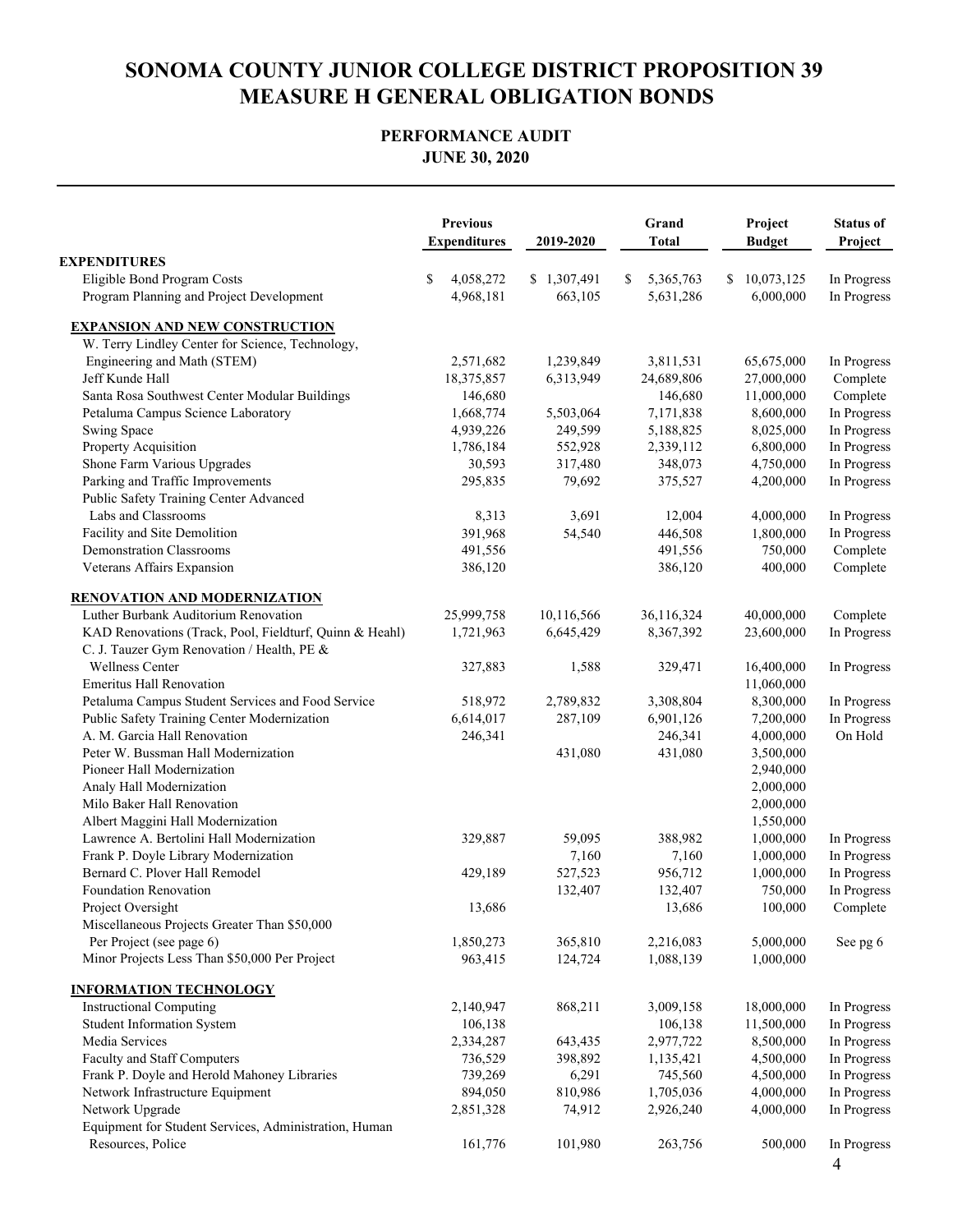## **PERFORMANCE AUDIT JUNE 30, 2020**

|                                                                             | <b>Previous</b><br><b>Expenditures</b> | 2019-2020    | Grand<br>Total | <b>Project</b><br><b>Budget</b> | <b>Status of</b><br>Project |
|-----------------------------------------------------------------------------|----------------------------------------|--------------|----------------|---------------------------------|-----------------------------|
| <b>INFRASTRUCTURE, MAINTENANCE AND REPAIRS</b>                              |                                        |              |                |                                 |                             |
| Energy Conservation and Sustainability Projects (see page 6)                | 22,291,762                             | 1,350,559    | 23,642,321     | 32,487,000                      | See next pg                 |
| Site Improvements (Signage/Fuel Storage/Bike Path/Herit<br>Green/Generator) |                                        |              |                | 600,000                         |                             |
| Miscellaneous Maint/Repairs Greater Than \$50,000                           |                                        |              |                |                                 |                             |
| Per Project (see page 6)                                                    | 7,455,638                              | 2,638,210    | 10,093,848     | 14,939,875                      | See next pg                 |
| Minor Maintenance and Repairs Less Than \$50,000                            |                                        |              |                |                                 |                             |
| Per Project                                                                 | 777,224                                | 360,475      | 1,137,699      | 1,000,000                       |                             |
| <b>HEALTH AND SAFETY IMPROVEMENTS</b>                                       |                                        |              |                |                                 |                             |
| Access Control                                                              | 189,417                                | 1,914,292    | 2,103,709      | 9,000,000                       | In Progress                 |
| Americans with Disabilities Act (ADA) Compliance                            | 24,700                                 |              | 24,700         | 5,000,000                       | In Progress                 |
| Contingencies / TBD                                                         |                                        |              |                | 8,000,000                       |                             |
| <b>TOTAL EXPENDITURES</b>                                                   | \$119,837,690                          | \$46,941,954 | \$166,779,644  | \$418,000,000                   |                             |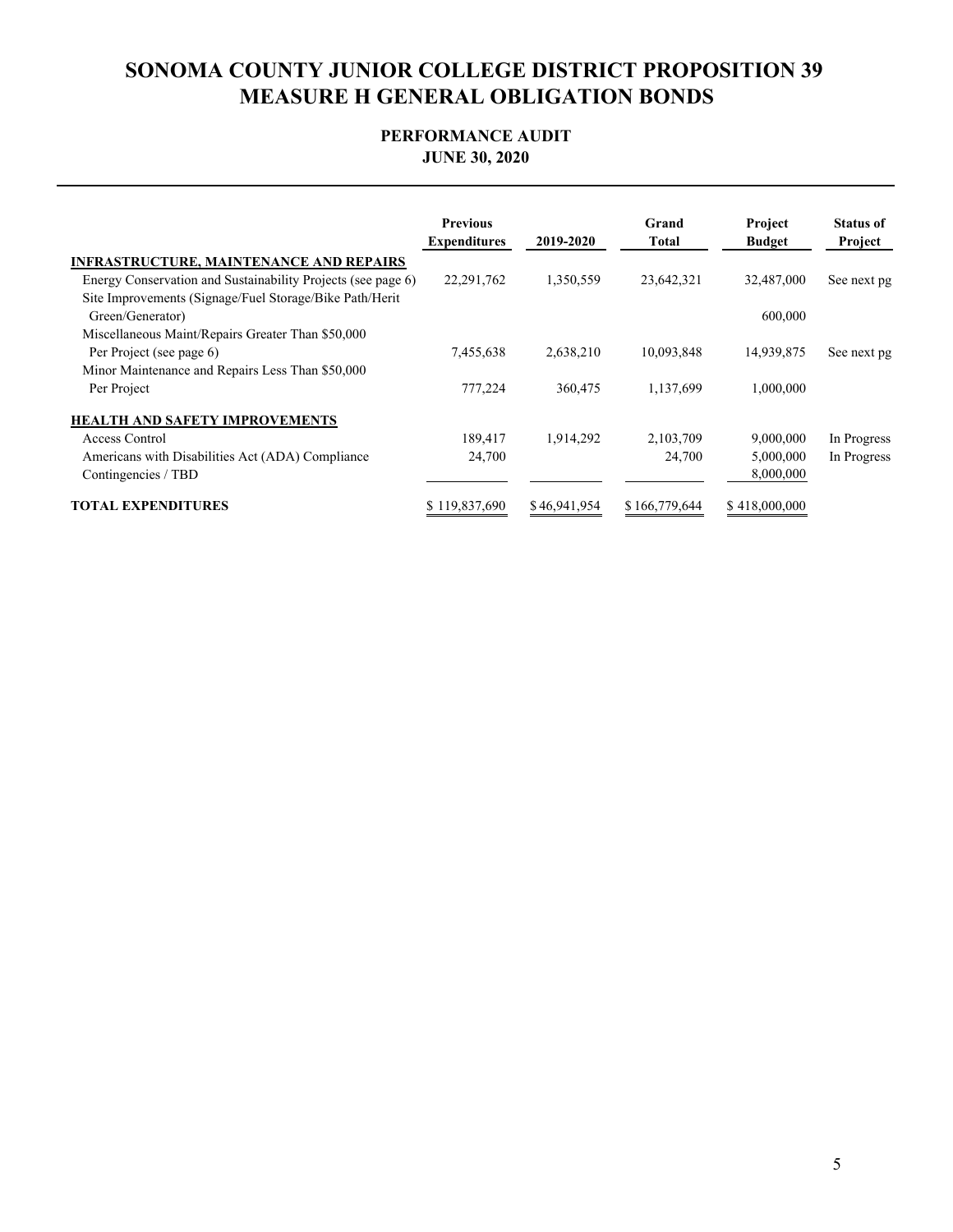## **PERFORMANCE AUDIT JUNE 30, 2020**

|                                                                                                                                                            | <b>Previous</b><br><b>Expenditures</b>                       | 2019-2020                          | Grand<br><b>Total</b>                                         | <b>Status of</b><br>Project                                                |
|------------------------------------------------------------------------------------------------------------------------------------------------------------|--------------------------------------------------------------|------------------------------------|---------------------------------------------------------------|----------------------------------------------------------------------------|
| <b>EXPENDITURE DETAIL - MISCELLANEOUS PROJECTS AND REPAIRS</b>                                                                                             |                                                              |                                    |                                                               |                                                                            |
| Miscellaneous Projects Greater Than \$50,000 Per Project:                                                                                                  |                                                              |                                    |                                                               |                                                                            |
| <b>Bailey Hall Remodel</b><br>Bailey Kiosk (Food Pantry)<br>Bussman Data Center Renovation<br><b>Bussman Maker Space</b><br><b>Button Building Remodel</b> | \$<br>243,142<br>14,525<br>85,182<br>287,216<br>257,847      | \$<br>115,834                      | \$<br>243,142<br>14,525<br>201,016<br>287,216<br>257,847      | Complete<br>Complete<br>In Progress<br>Complete<br>Complete                |
| Doyle Remodel<br>Forsyth Remodel<br>Garcia Remodel<br>Lounibos Remodel<br>Maggini AV<br>Pioneer Remodel                                                    | 171,150<br>12,386<br>219,921<br>18,900<br>231,230<br>257,018 | 10,651<br>222,040                  | 181,801<br>234,426<br>219,921<br>18,900<br>231,230<br>257,018 | In Progress<br>In Progress<br>Complete<br>Complete<br>Complete<br>Complete |
| Plover Remodel                                                                                                                                             | 40,264                                                       |                                    | 40,264                                                        | Complete                                                                   |
| Shone Farm Harvest Facility<br><b>TOTAL</b>                                                                                                                | 11,492<br>\$1,850,273                                        | 17,285<br>\$<br>365,810            | 28,777<br>\$2,216,083                                         | In Progress                                                                |
|                                                                                                                                                            |                                                              |                                    |                                                               |                                                                            |
| <b>Miscellaneous Maint and Repairs Greater Than \$50,000 Per Project:</b><br>Baker HVAC and Roof<br>Bech Lot Transformer Replacement                       | \$1,767,282<br>183,947                                       | \$<br>(91,665)                     | \$1,675,617<br>183,947                                        | Complete<br>Complete                                                       |
| Burdo Boiler                                                                                                                                               |                                                              | 15,760                             | 15,760                                                        | In Progress                                                                |
| <b>Bussman Roof</b><br><b>Emeritus Cooling Tower</b>                                                                                                       | 297,770<br>188,773                                           |                                    | 297,770<br>188,773                                            | Complete<br>Complete                                                       |
| Groundwater Reclamation                                                                                                                                    | 165,442                                                      | 6,522                              | 171,964                                                       | In Progress                                                                |
| Lounibos Roof<br>Maggini & Call Energy Control                                                                                                             | 1,172,693<br>660,722                                         | 642,186<br>190,525                 | 1,814,879<br>851,247                                          | In Progress<br>In Progress                                                 |
| Maggini Water Intrusion and Roof<br>Pedroncelli Roof<br>Petaluma Chiller                                                                                   | 1,265,319<br>36,018                                          | 4,627<br>56,502                    | 1,265,319<br>40,645<br>56,502                                 | Complete<br>Complete<br>In Progress                                        |
| Petaluma Roof - Building 100                                                                                                                               |                                                              |                                    |                                                               |                                                                            |
| Petaluma Server Room A/C<br>Public Safety Training Center Pavement Rehabilitation                                                                          | 160,220<br>457,869                                           |                                    | 160,220<br>457,869                                            | Complete<br>Complete                                                       |
| Public Safety Training Center Roof/HVAC<br>Public Safety Training Center Water Intrusion                                                                   | 50,294<br>317,639                                            | 315,346                            | 365,640<br>317,639                                            | In Progress<br>In Progress                                                 |
| Retro Commissioning<br>Shone Farm Ag Pavilion Roof<br>Switchgear                                                                                           | 26,955                                                       | 295,013<br>1,049,973<br>51,395     | 321,968<br>1,049,973<br>51,395                                | In Progress<br>In Progress<br>In Progress                                  |
| Tauzer Roof                                                                                                                                                | 704,695                                                      | 102,026                            | 806,721                                                       | In Progress                                                                |
| <b>TOTAL</b>                                                                                                                                               | \$7,455,638                                                  | \$2,638,210                        | \$10,093,848                                                  |                                                                            |
| <b>Energy Conservation and Sustainability Projects:</b>                                                                                                    |                                                              |                                    |                                                               |                                                                            |
| Photovoltaic<br>Submetering<br><b>LED</b> Lighting                                                                                                         | \$16,315,747<br>379,776<br>191,347                           | 250,958<br>S<br>240,092<br>240,900 | \$16,566,705<br>619,868<br>432,247                            | In Progress<br>In Progress<br>In Progress                                  |
| <b>Cogeneration Plant Replacement</b><br>Geothermal Burbank                                                                                                | 993,640<br>4,195,042                                         | 33,757<br>540,514                  | 1,027,397<br>4,735,556                                        | In Progress<br>In Progress                                                 |
| Sustainability Equipment<br>Electric Vehicle Charging Stations                                                                                             | 29,858<br>186,352                                            | 44,338                             | 29,858<br>230,690                                             | In Progress<br>In Progress                                                 |
| <b>TOTAL</b>                                                                                                                                               | \$22,291,762                                                 | \$1,350,559                        | \$23,642,321                                                  |                                                                            |